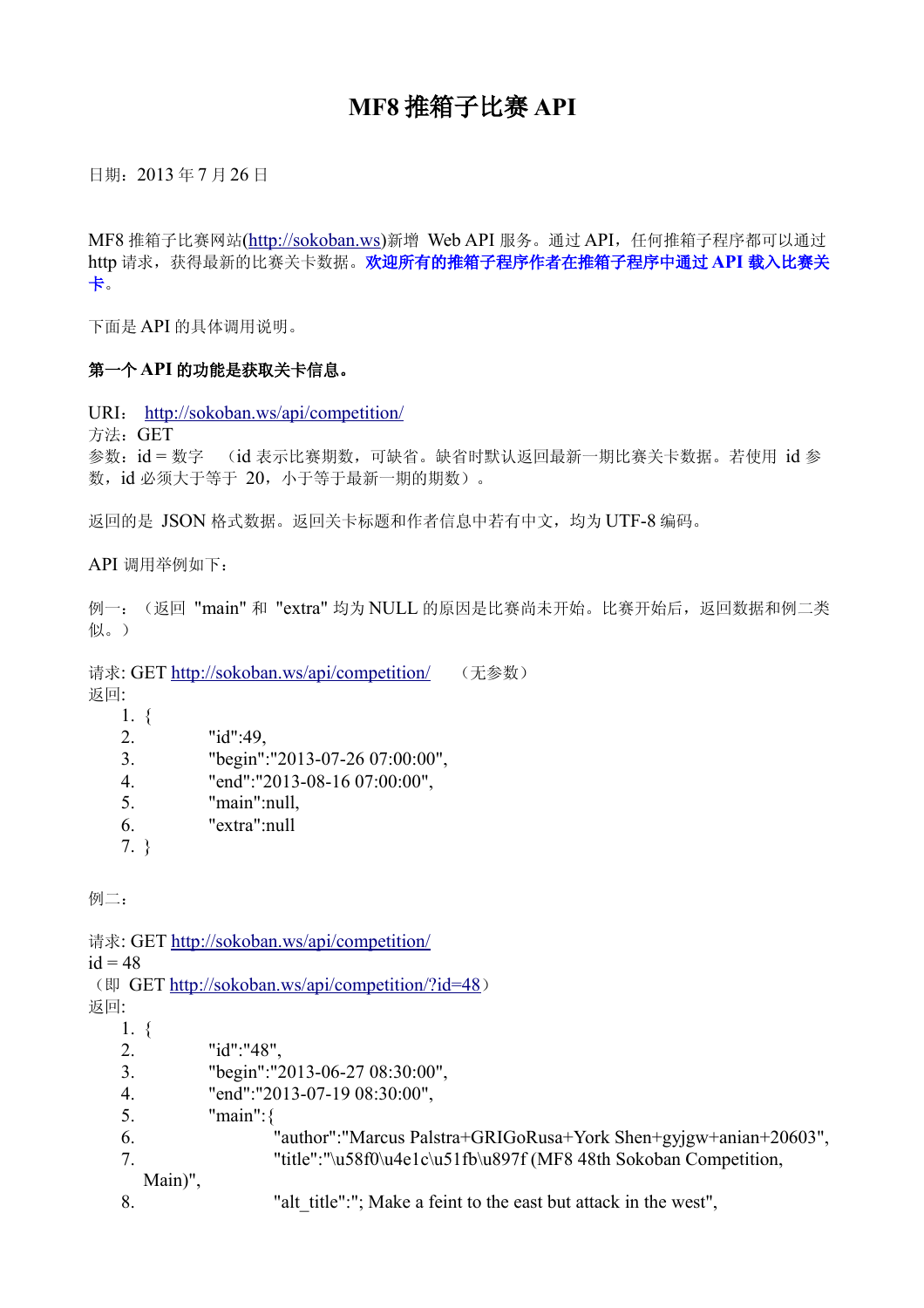9.  $"level"$ :"  $\# \# \# \#$  |  $\#$ - $\# \# \# \# \# \# \# \# \# \# \# \$ \$---\$--- $\#$ . \_#--##@-\$---#.###-#|\_#\$-####\$####---#-#|\_#--###.\*-.--.#\*--#|\_#\$-##-.#-\*-#---###|\_#--##- \$\*-##-#\$#\_\_|\_#\$-##--#-\*-\*-\$-###|\_#----#.#.-\*--\*-\$-#|\_#\$-#.--#.#####-#-#|\_#-\$##-##.----#.-- #\##\$--....\*#-#-.-\*-#\#--\$-\$-----###\*-##\#-\$######+--#\_#--#\_\#--#\_\_\_\_\_\_\_\_\_\_\_\_\_\_\_\_ ####  $10.$  }, 11. "extra":{ 12. "author":"\u98ce\u8fc7\u4e86\u65e0\u75d5(SokoWind) + anian + stopheart +  $gyigw$ ", 13. "title":"\u524d\u65b9\u65bd\u5de5"  $\[\nu\968f\u5fc3\u5173\u5361\u7b2c41\u5173\u6c6a\u661f\u4ebae] (MFS 48th Competition,$ Extra)", 14. "alt title":"; Road work ahead [SuiXin #41 - Dog version e]", 15. "level":"\_\_\_\_\_\_\_\_\_\_\_\_\_\_\_\_\_\_########\_\_\_|\_\_\_\_\_\_\_\_\_\_\_\_\_\_\_\_\_#-------- #\_\_|###\_\_\_\_\_\_\_\_\_\_\_####-######-#\_\_|#\_\_\_\_\_\_\_\_\_\_\_\_#------#---#-#\_\_|#######\_\_\_\_\_#-- #####--\*--#--# |#------######+#-.-\*\*##+###+# |#-####+------#-\*---\*-#---\*.-\$-#|#-#--##+###+#-####\*---#------#|#--\$-#-\*###+#-\*--#--\*\*#######\_|###--#----#-\$\*--\*\*-#--.-# | #.-#--#-##\*--\*-\*.#--\$-##\_\_\_|\_\_#\*-####-##--#\*--\$-\*#-#\_\_\_\_\_|\_\_#-#-----\*@\*-#-\*-\*--##\_\_\_\_\_\_| \_\_#-----#####---\*#--#\_\_\_\_\_\_\_\_|\_\_#######\_\_\_#--\*\*--##\_\_\_\_\_\_\_\_|\_\_\_\_\_\_\_\_\_\_\_\_\_#---- #\_\_\_\_\_\_\_\_\_\_|\_\_\_\_\_\_\_\_\_\_\_\_\_\_####\_\_\_\_\_\_\_\_\_\_\_" 16. } 17.}

例三:(错误的参数, 返回错误提示)

请求: GET<http://sokoban.ws/api/competition/>  $id = 18$ 返回: 1. { 2. "error":"invalid id" 3. }

第二个 **API** 的功能是查询提交的答案列表。

URI: <http://sokoban.ws/api/competition/submission/> 方式:GET 参数:  $t = \text{main}$  或  $t = \text{extra}$ 可不带参数,返回主关的提交列表 若 t=extra 则返回副关的列表。

其中国家一栏采用的是两位大写英文字母的『国家和地区顶级域名』(ccTLD) 表示。 如 CN =中国,FR =法国, DE= 德国, BG = 保加利亚, ES = 西班牙,等等。 <http://zh.wikipedia.org/wiki/CcTLD> 若为 00 (两个零)则表示提交者没有填国际或地区。

此 API 总是返回最新一期比赛的提交列表。

例: http 请求: GET<http://sokoban.ws/api/competition/submission/?t=extra> 返回: